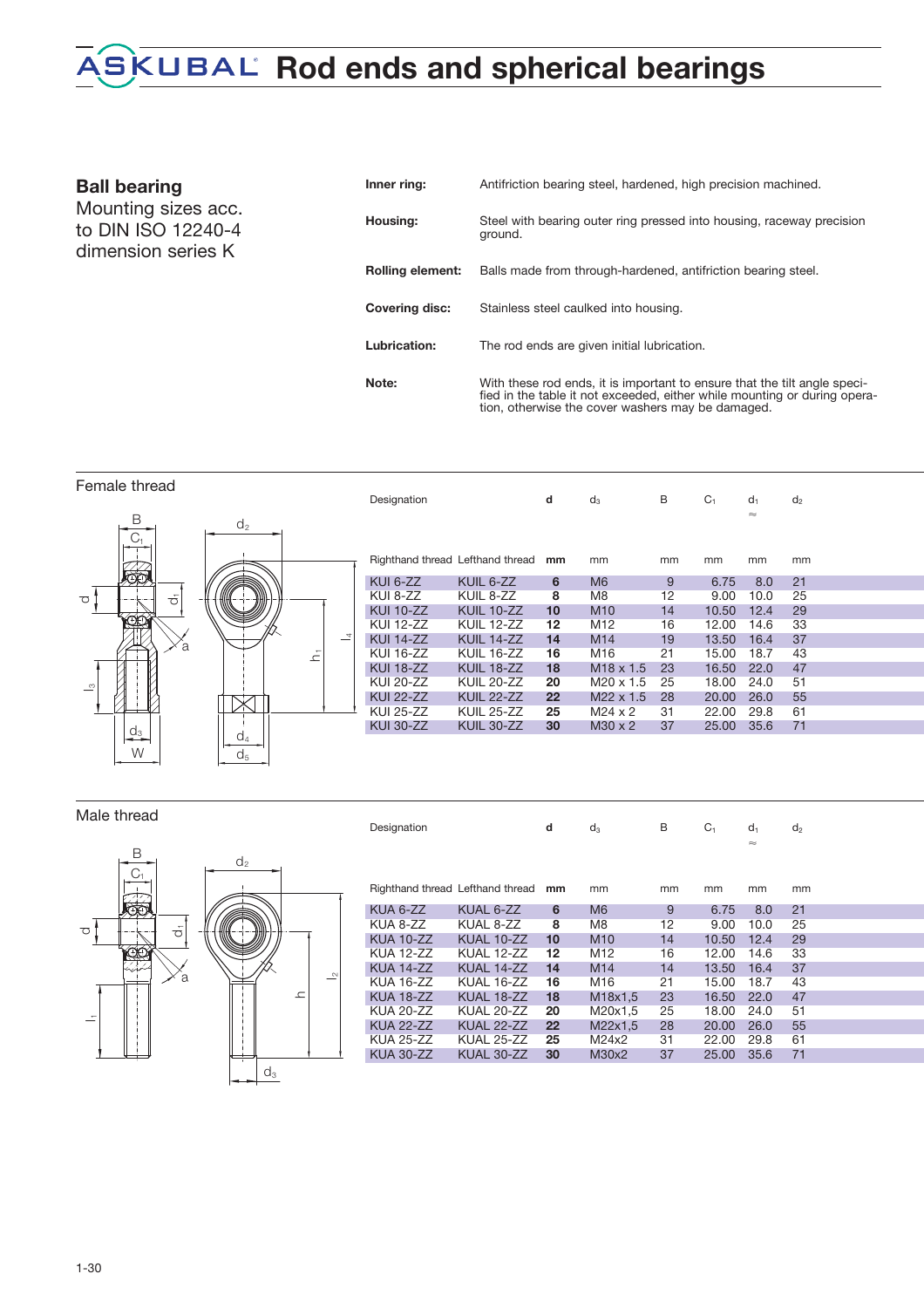



| Max. per-<br>missible speed: | This is affected by the bearing load, the bearing clearance, the lubricant and heat output<br>and input. The maximum permissible speed given in the tables applies for apurely radial load,<br>normal bearing clearance tolerance, no external heat, an operating temperature which is not<br>above the limit, and a low and absolutely shock-free load. |
|------------------------------|----------------------------------------------------------------------------------------------------------------------------------------------------------------------------------------------------------------------------------------------------------------------------------------------------------------------------------------------------------|
| Cabricating nipple:          | Size 6 to 10: DIN 3405<br>Size 12 to 30: DIN 71412                                                                                                                                                                                                                                                                                                       |
| Load ratings:                | calculated acc. to DIN ISO 76 and 281.                                                                                                                                                                                                                                                                                                                   |
| <b>Special versions:</b>     | available on request                                                                                                                                                                                                                                                                                                                                     |

| $d_4$<br>$\approx$ | d <sub>5</sub> | $h_1$ | l3<br>min. | $I_4$<br>$\approx$ | W  | Limiting<br>speed | Load ratings<br>bearing<br>dynamic | Load ratings<br>bearing<br>static $C_0$ | Tilt angle      |
|--------------------|----------------|-------|------------|--------------------|----|-------------------|------------------------------------|-----------------------------------------|-----------------|
| mm                 | mm             | mm    | mm         | mm                 | mm | $min_{-1}$        | kN                                 | kN                                      | $\propto^\circ$ |
| 10.0               | 13.0           | 30    | 9          | 40.5               | 11 | 1300              | 1.83                               | 0.36                                    | $\overline{ }$  |
| 12.5               | 16.0           | 36    | 12         | 48.5               | 14 | 1250              | 3.08                               | 0.69                                    | ⇁               |
| 15.0               | 19.0           | 43    | 15         | 57.5               | 17 | 1200              | 3.91                               | 0.94                                    | $\overline{7}$  |
| 17.5               | 22.0           | 50    | 18         | 66.5               | 19 | 1150              | 4.90                               | 1.23                                    | ⇁               |
| 20.0               | 25.0           | 57    | 21         | 75.5               | 22 | 1000              | 5.00                               | 1.36                                    | $\overline{7}$  |
| 22.0               | 27.0           | 64    | 24         | 85.5               | 22 | 950               | 5.20                               | 1.55                                    | 7               |
| 25.0               | 31.0           | 71    | 27         | 94.5               | 27 | 850               | 6.49                               | 1.97                                    | $\overline{7}$  |
| 27.5               | 34.0           | 77    | 30         | 102.5              | 30 | 800               | 6.70                               | 2.17                                    | 7               |
| 30.0               | 37.0           | 84    | 33         | 111.5              | 32 | 725               | 7.23                               | 2.39                                    | $\overline{ }$  |
| 32.5               | 42.0           | 94    | 36         | 124.5              | 36 | 550               | 10.90                              | 3.05                                    | ⇁               |
| 40.0               | 50.8           | 110   | 45         | 145.5              | 41 | 425               | 14.88                              | 5.01                                    | 7               |
|                    |                |       |            |                    |    |                   |                                    |                                         |                 |

| h |     | ı,<br>min. | I <sub>2</sub><br>$\approx$ | Limiting<br>speed | Load ratings<br>bearing<br>dynamic C | Load ratings<br>bearing<br>static $C_0$ | Tilt angle           |
|---|-----|------------|-----------------------------|-------------------|--------------------------------------|-----------------------------------------|----------------------|
|   | mm  | mm         | mm                          | $min_{-1}$        | kN                                   | kN                                      | $\propto^\mathrm{o}$ |
|   | 36  | 21         | 46.5                        | 1300              | 1.83                                 | 0.36                                    | $\overline{7}$       |
|   | 42  | 25         | 54.5                        | 1250              | 3.08                                 | 0.69                                    | 7                    |
|   | 48  | 28         | 62.5                        | 1200              | 3.91                                 | 0.94                                    | $\overline{7}$       |
|   | 54  | 32         | 70.5                        | 1150              | 4.90                                 | 1.23                                    | 7                    |
|   | 60  | 36         | 78.5                        | 1000              | 5.00                                 | 1.36                                    | 7                    |
|   | 66  | 37         | 87.5                        | 950               | 5.20                                 | 1.55                                    | $\overline{ }$       |
|   | 72  | 41         | 95.5                        | 850               | 6.49                                 | 1.97                                    | $\overline{7}$       |
|   | 78  | 45         | 103.5                       | 800               | 6.70                                 | 2.17                                    | $\overline{ }$       |
|   | 84  | 48         | 111.5                       | 725               | 7.23                                 | 2.39                                    | $\overline{7}$       |
|   | 94  | 55         | 124.5                       | 550               | 10.90                                | 3.05                                    | 7                    |
|   | 110 | 66         | 145.5                       | 425               | 14.88                                | 5.01                                    | $\overline{7}$       |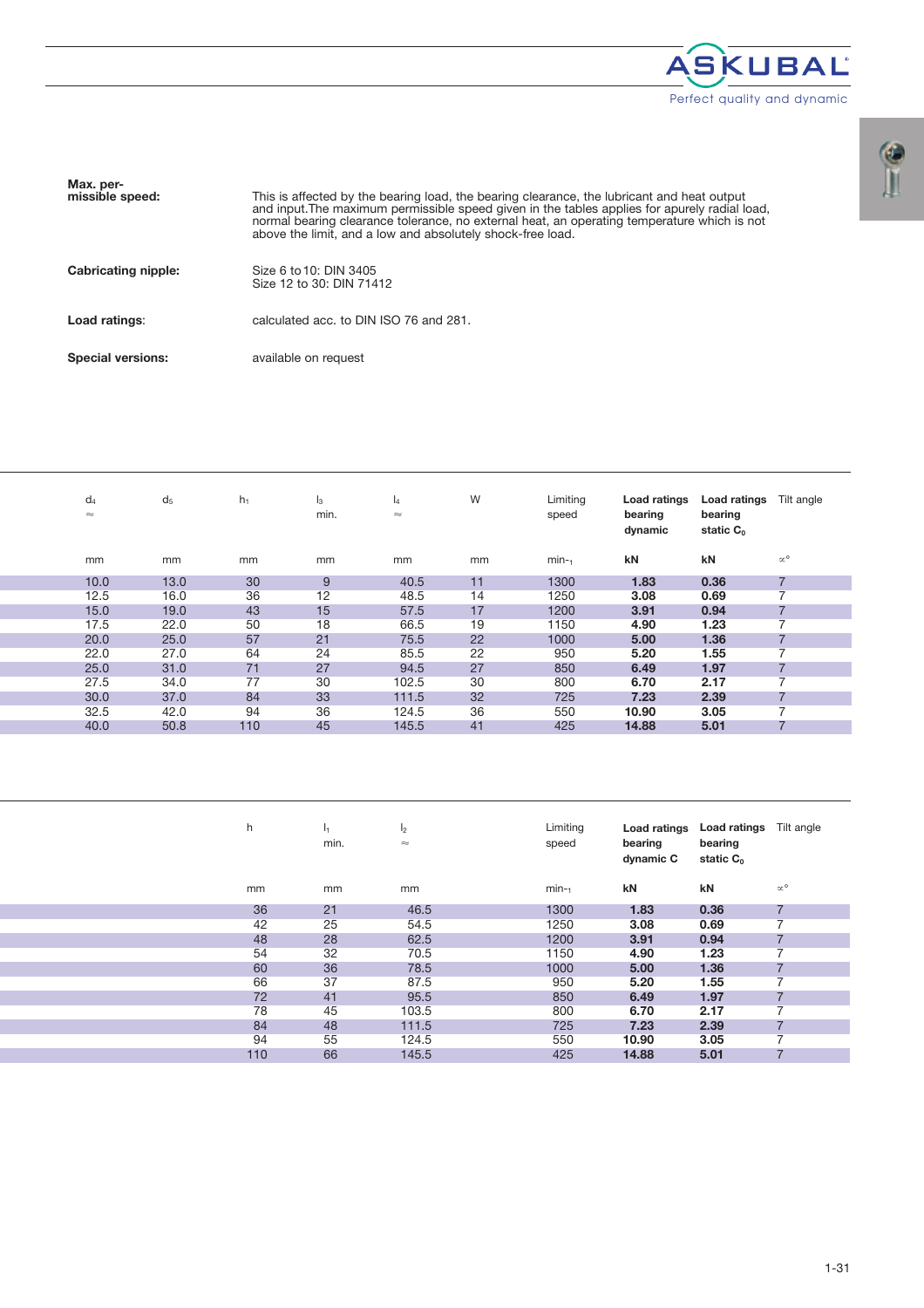## **REXUBAL Rod ends and spherical bearings**

**Roller bearing** Mounting sizes acc. to DIN ISO 12240-4 dimension series K

| Inner ring:           | Antifriction bearing steel, hardened, high precision machined.                     |
|-----------------------|------------------------------------------------------------------------------------|
| Housing:              | Steel with bearing outer ring pressed into housing, raceway precision<br>ground.   |
| Rolling element:      | Barrel roller bearings made from through-hardened, antrifriction bearing<br>steel. |
| <b>Retainer:</b>      | Synthetic material.                                                                |
| <b>Covering disc:</b> | Stainless steel caulked into housing.                                              |
| Lubrication:          | The rod ends are given initail lubrication.                                        |

| $\overline{B}$<br>$d_2$<br>$C_1$<br>$\bar{\varphi}$<br>$\circ$<br>$\overline{\phantom{0}}$<br>a<br>$\tilde{\pm}$<br>$\overline{c}$<br>$\mathrm{d}_4$<br>$d_3$<br>d <sub>5</sub><br>W |
|--------------------------------------------------------------------------------------------------------------------------------------------------------------------------------------|
|--------------------------------------------------------------------------------------------------------------------------------------------------------------------------------------|

|             | Righthand thread Lefthand thread mm |      | mm              | mm | mm | mm    | mm | mm   |  |
|-------------|-------------------------------------|------|-----------------|----|----|-------|----|------|--|
| KI 20202-77 | KII 20202-77 12                     |      | M <sub>12</sub> | 16 | 12 | 14.6  | 33 | 17.5 |  |
| KI 20203-77 | KII 20203-77                        | - 16 | M16             | 21 | 15 | 18.7  | 43 | 22.0 |  |
| KI 20204-77 | KII 20204-77 20                     |      | M20x1.5         | 25 | 18 | 24.15 | 51 | 27.5 |  |
| KI 20205-77 | KII 20205-77 25                     |      | M24x2           | 31 | 22 | 29.8  | 61 | 33.5 |  |
| KI 20206-77 | KII 20206-77                        | -30  | M30x2           | 37 | 25 | 35.6  | 71 | 40.0 |  |

 $\approx$ 

 $d_2$ max.  $d_4$ 

Designation **d** d<sub>3</sub> B C<sub>1</sub> d<sub>1</sub>

Male thread

Female thread



| Designation |                                  | d  | $d_3$           | в  | С. | $d_1$<br>$\approx$ | d,<br>max. | h   |
|-------------|----------------------------------|----|-----------------|----|----|--------------------|------------|-----|
|             |                                  |    |                 |    |    |                    |            |     |
|             | Righthand thread Lefthand thread | mm | mm              | mm | mm | mm                 | mm         | mm  |
| KA 20202-77 | KAL 20202-ZZ 12                  |    | M <sub>12</sub> | 16 | 12 | 14.6               | 33         | 54  |
| KA 20203-ZZ | KAL 20203-ZZ 16                  |    | M16             | 21 | 15 | 18.7               | 43         | 66  |
| KA 20204-77 | KAL 20204-ZZ 20                  |    | M20x1.5         | 25 | 18 | 24.15              | 51         | 78  |
| KA 20205-ZZ | KAL 20205-ZZ 25                  |    | M24x2           | 31 | 22 | 29.8               | 61         | 94  |
| KA 20206-ZZ | KAL 20206-ZZ 30                  |    | M30x2           | 37 | 25 | 35.6               | 71         | 110 |